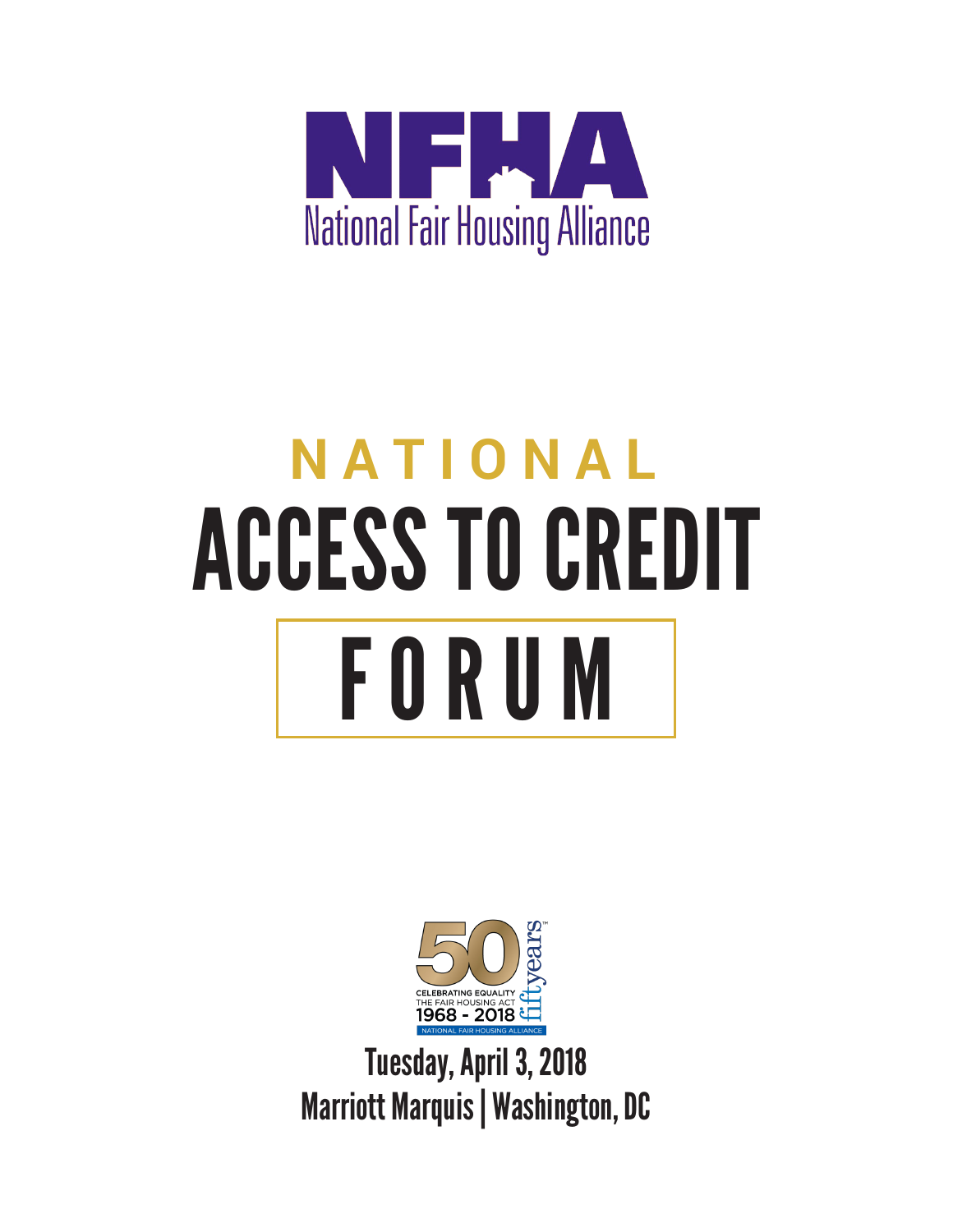

**8:00 am – 8:30 am Breakfast and Registration**

**8:30 am – 8:45 am Welcome and Overview**

**Lisa Rice**, President and CEO, National Fair Housing Alliance

**8:45 am – 9:45 am Market and Economic 360<sup>°</sup>** 

The financial services space has experienced non-stop change, particularly since the 2008 financial and foreclosure crises. Bank consolidations, tax reform, business realignments, GSE reform, CRA modernization, political will, regulatory transformations, and other issues will significantly impact any effort to expand credit access and implement necessary reforms. Experts discuss the changing tides and what they predict for achieving real change that can help credit-worthy consumers participate in the markets.

**Moderator: Gary Acosta**, Co-Founder and CEO, National Association of Hispanic Real Estate Professionals

**Ramon Gomez**, Executive Director, Regulatory Compliance, JPMorgan Chase **Adolfo Marzol**, Senior Advisor to the Secretary, U.S. Department of Housing and Urban Development **Ken Scott**, Managing Director, Fair Lending, Citi **Susan Wachter**, Albert Sussman Professor of Real Estate, The Wharton School

#### **9:45 am – 11:00 am The Evidence for Expanding Access to Credit**

Numerous organizations, including the Urban Institute, Mortgage Bankers Association, Federal Reserve, Center for Responsible Lending, and NFHA, have documented that lending levels to people of color, persons with disabilities, and other under-served groups are wholly insufficient and that much more could be done to expand access to quality credit for these consumers. Presenters will put the data and facts in context around the issues these populations continue to face in accessing credit and will discuss potential policy levers or solutions that can help move the dial and create lending opportunities and economic mobility.

**Moderator: Faith Schwartz**, Principal, Housing Finance System Strategies, LLC

**Sam Khater**, Deputy Chief Economist, CoreLogic **Alanna McCargo**, Vice President of Housing Policy Center, Urban Institute **Larry Parks**, Senior Vice President, Federal Home Loan Bank Board **Cheryl Young**, Senior Economist, Trulia **Mark Zandi**, Chief Economist, Moody's

**11:00 am – 11:15 am – Break**

**11:15 am – 12:15 pm Modernizing the Federal Housing Administration to Improve Consumer Access**

## #FHAct50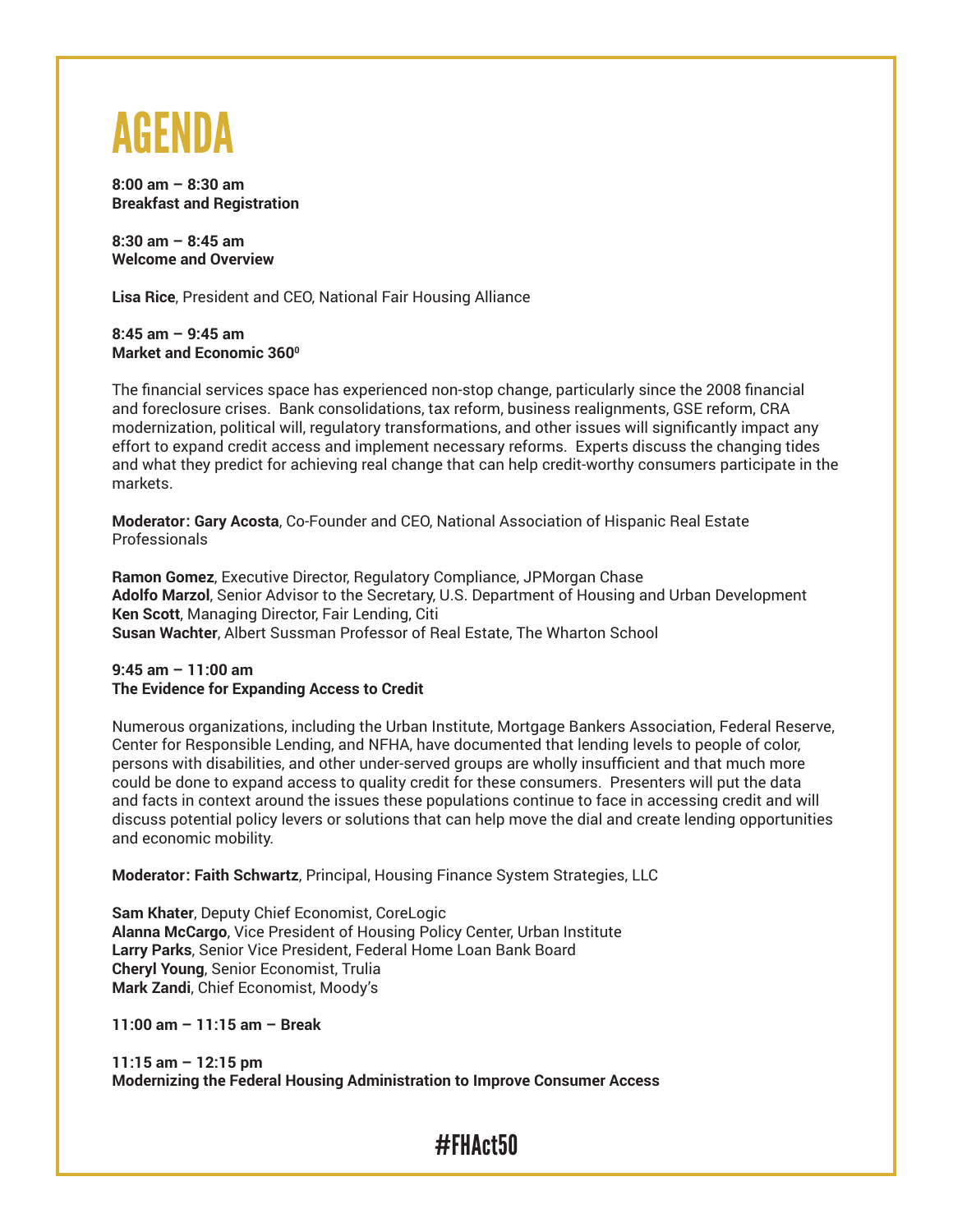How do we ensure FHA continues to serve its role to provide access for new entrants into the housing market and under-served borrowers while maintaining the viability of the program? FHA serves as a principal source of credit for communities of color, has been a conduit to homeownership for millions of Americans, and proved to be the backbone of the U.S. housing finance system during the recent financial crisis. Yet, many agree that FHA has inefficiencies connected to its legal structure, limited improvements, and other considerations that restrict optimized performance in the program. Given the importance of FHA to the U.S. economy, what are some necessary changes, achievable in the shortterm, that can expand access to credit for more consumers while simultaneously providing strength to the system?

#### **Moderator: Sarah Rosen Wartell**, President and CEO, Urban Institute

**Mike Calhoun**, President and CEO, Center for Responsible Lending **Kevin Chavers**, Managing Director, BlackRock **Laurie Goodman**, Vice President Housing Finance Policy Center, Urban Institute **Dave Stevens**, President and CEO, Mortgage Bankers Association

#### **12:15 pm – 1:30 pm – Lunch and Fireside Chat Moderated by Lisa Rice**

**Mark Calabria**, Chief Economist, Office of the Vice President **Pamela Patenaude**, Deputy Secretary, U.S. Department of Housing and Urban Development

**1:30 pm – 1:45 pm – Break**

#### **1:45 pm – 2:45 pm Workable Solutions to Expand Credit Access**

In this lightning round, presenters will discuss recommendations and options for increasing market participation. There are viable solutions to expanding credit access that can be implemented in relatively short order. Each speaker will have five minutes to explain one suggestion or recommendation for expanding access to credit. This segment will include a discussion about key stakeholders that would be able to take the lead in advancing each proposed solution to the next level.

**Moderator: Natalie Abatemarco**, Managing Director, Citi Community Development

**Richard Cooperstein**, Director of Model Risk Management, Andrew Davidson & Co. **Michael Derstine**, Chief Risk Officer, Genworth **Lot Diaz**, Vice President, Housing and Community Development, UnidosUS **Sam Oliver**, Vice President Strategic Delivery, Freddie Mac **Aracely Panameño**, Director, Latino Affairs, Center for Responsible Lending

#### **2:45 pm – 3:15 pm Setting Priorities**

Each recommendation for expanding access to quality credit proffered throughout the day will be captured and recorded. Participants at the Forum will vote on their top priorities using live, interactive polling. The results will be presented to the group, and top priorities will be tasked to key stakeholders who will take the lead on advancing the proposal to the next level.

**Naomi Camper**, Managing Director, Head of Nonprofit Engagement, JPMorgan Chase

**3:15 pm – 3:30 pm Next Steps and Closing Remarks by Lisa Rice**

## #FHAct50